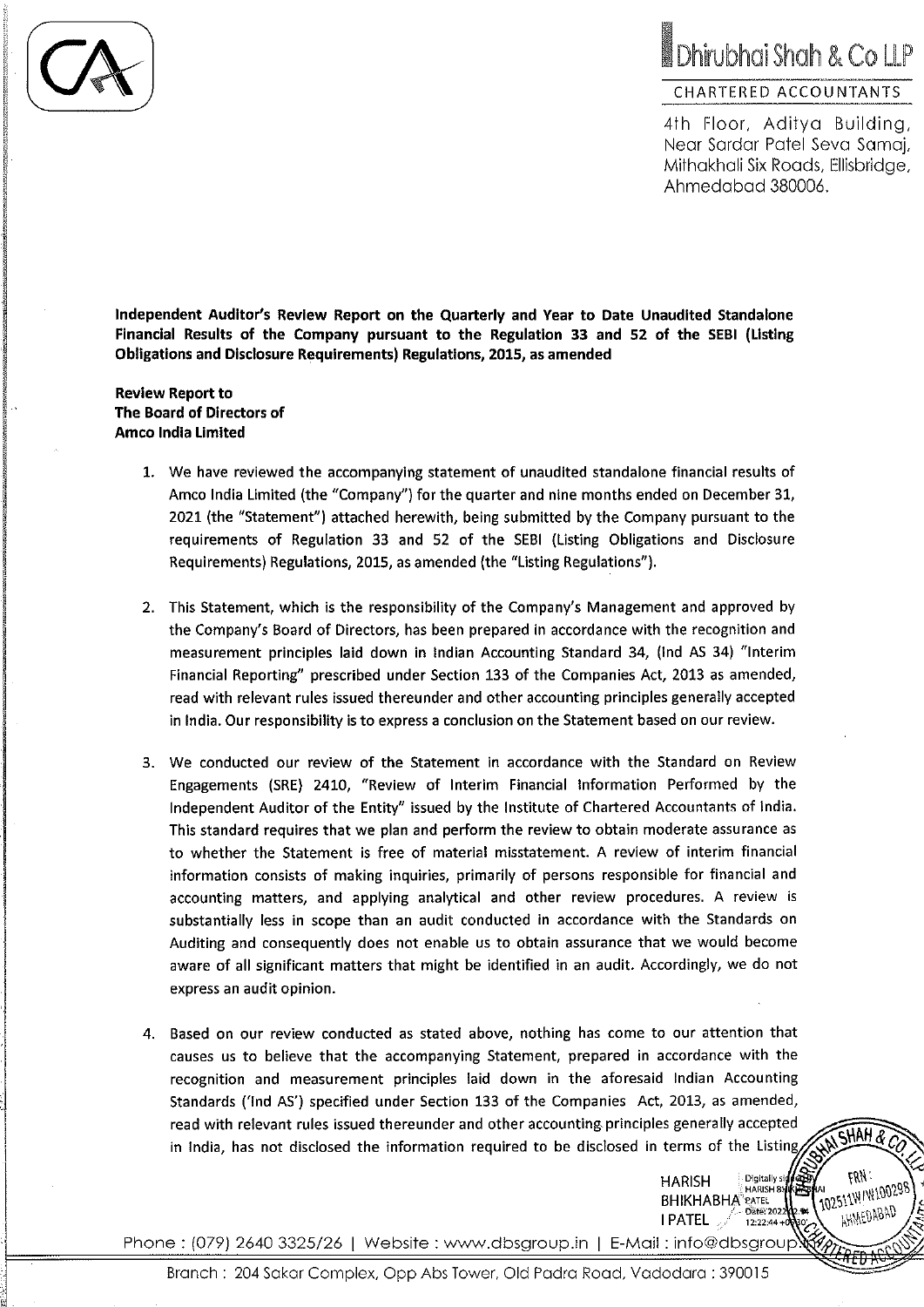Regulations, including the manner in which it is to be disclosed, or that it contains any material misstatement.

## **Emphasis of Matter:**

We draw attention to note 3 of the accompanying unaudited standalone financial results, as regards the management's evaluation of COVID-19 impact on the operations and assets of the Company.

Our conclusion is not modified in respect of this matter.

| For, Dhirubhai Shah & Co LLP                                                         |  |  |  |  |  |  |  |  |  |
|--------------------------------------------------------------------------------------|--|--|--|--|--|--|--|--|--|
| <b>Chartered Accountants</b>                                                         |  |  |  |  |  |  |  |  |  |
| FRN: 102511W/W100298                                                                 |  |  |  |  |  |  |  |  |  |
| .<br>⊦HARISH BHIKHABHA <mark>)</mark><br>∶HARISH BHIKHABHA <b>)</b><br><b>HARISH</b> |  |  |  |  |  |  |  |  |  |
| FRN:<br>BHIKHABHA PATEL                                                              |  |  |  |  |  |  |  |  |  |
| 102511W/W100298<br><b>PATEL</b>                                                      |  |  |  |  |  |  |  |  |  |
| ANAEDABAD<br><b>Harish B Patel</b>                                                   |  |  |  |  |  |  |  |  |  |
| Partner                                                                              |  |  |  |  |  |  |  |  |  |
| Membership No: 014427                                                                |  |  |  |  |  |  |  |  |  |
| ICAI UDIN: 22014427ABYPWI2958                                                        |  |  |  |  |  |  |  |  |  |
|                                                                                      |  |  |  |  |  |  |  |  |  |

Place: Ahmedabad Date: February 14, 2022